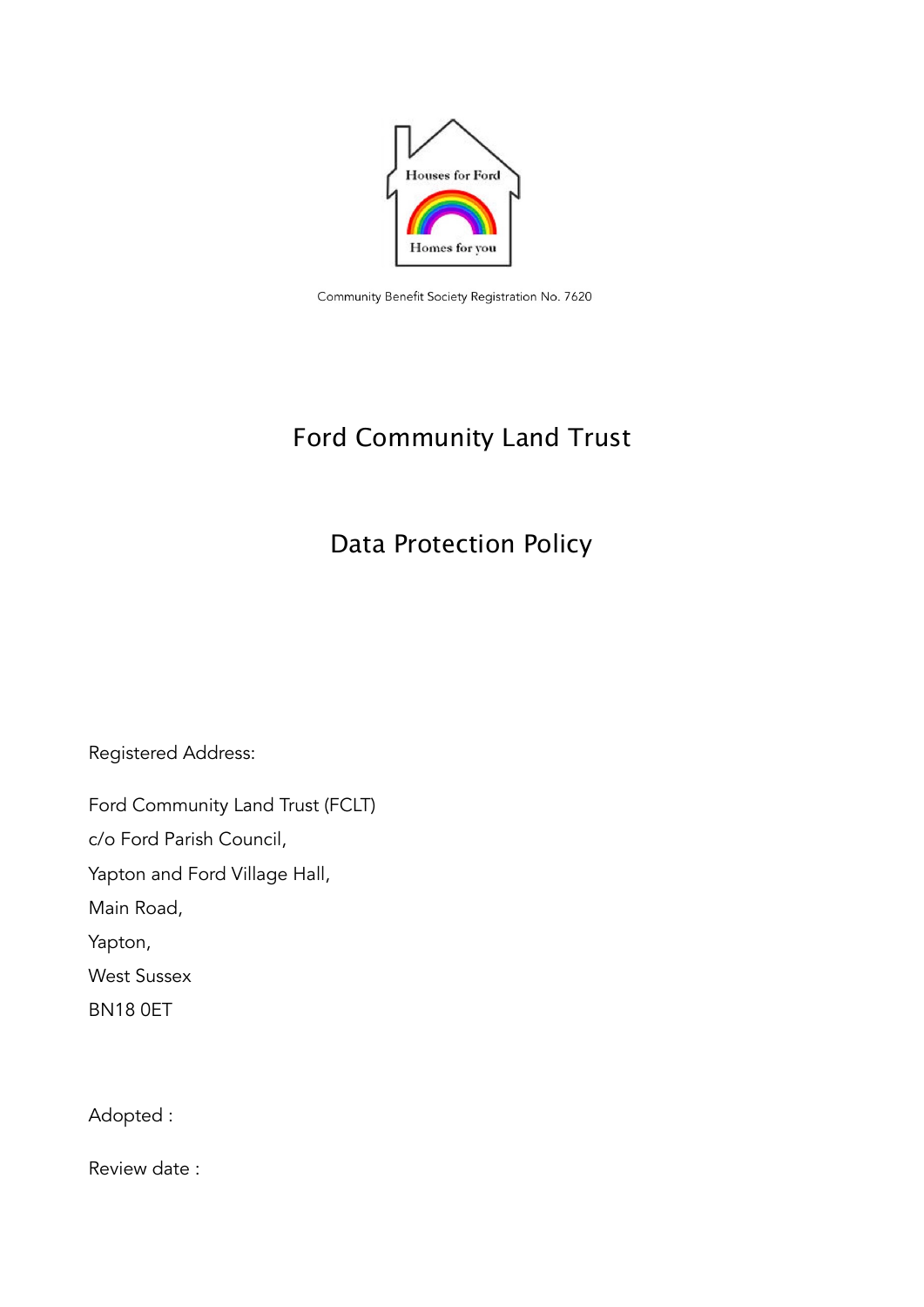# Introduction

This policy will detail how, when and why we collect Personal Information about you and how we will use it. Personal information is data that identifies an individual and all such data will be dealt with properly and in accordance with the General Data Protection Regulation (GDPR) and other related legislation.

We collect and use certain types and amounts of personal data about people depending upon the specific activities they engage in with us, such as registering to become a FCLT member, subscribing to a community share offer, becoming a Board Member or expressing an interest in an FCLT home.

You may have given us your personal data by filling in forms, by corresponding with us by phone, email or letter. Whatever your involvement with us will result in personal data being created. This could be just your name and basic contact details. Data classed as "sensitive" is in a special category. FCLT does not intend to seek or hold sensitive personal data about members or clients except where it has been notified of the information for the benefit of the client (e.g. physical or mental health.)

# Board Members

In order to comply with FCLT Rules and Statutory and Regulatory obligations and responsibilities, we may collect the following personal data from our Board Members:

- Name, address and full date of birth
- Current Employer and job title
- Land and property holdings within one mile of the boundary of any potential scheme the FCLT Board considers
- Your current and intended involvement in other organisations and activities including any directorships or controlling interests in other businesses and organisations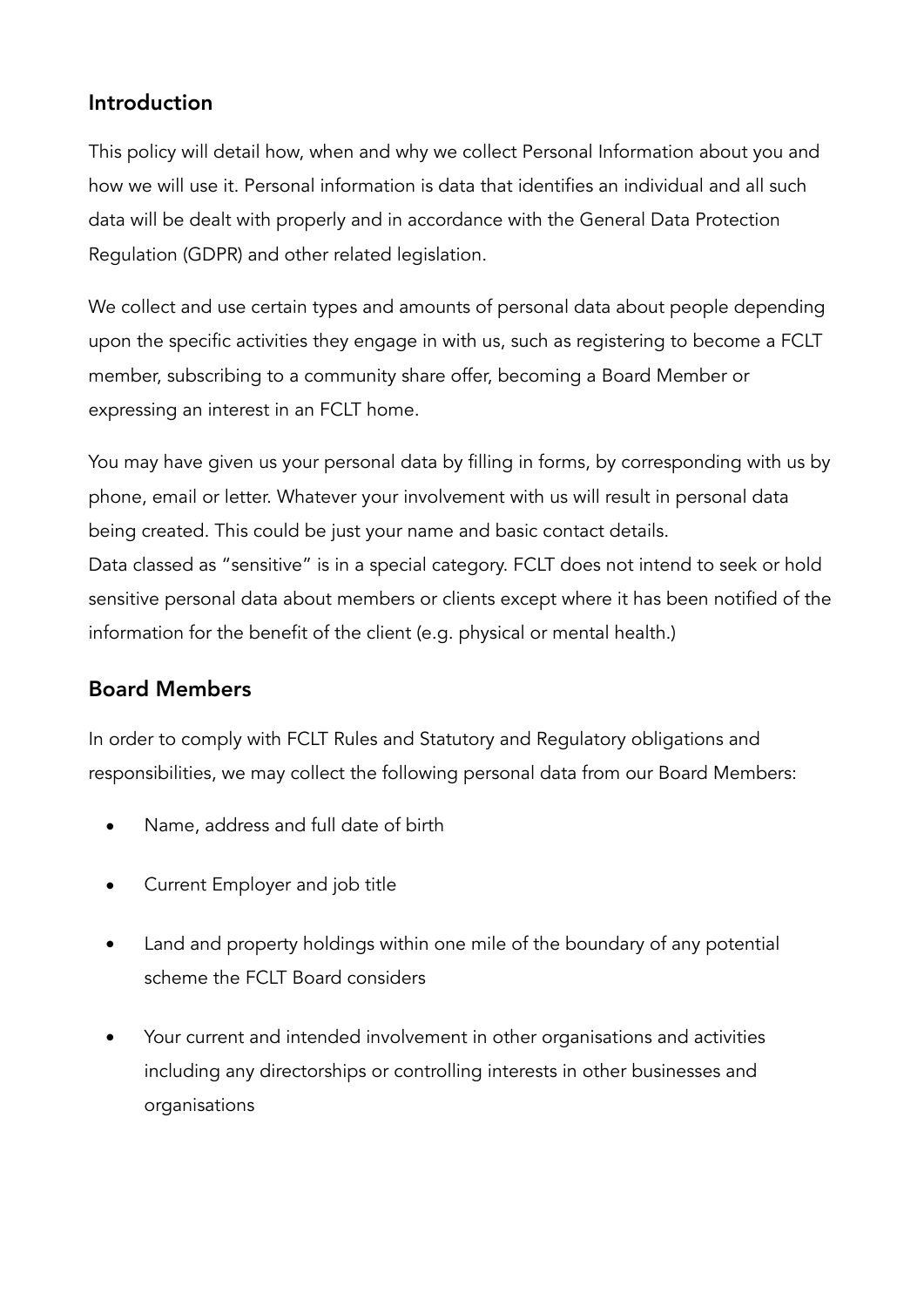• Your skills and experience so that we can assess what contribution you can make to the Board.

The above data will be held by us for the period of your membership of the Board and for 6 years after your resignation or removal from the Board. A record of your name and period of membership will be kept indefinitely.

# Community and Custodian Members

We use the personal data you provide as a member to maintain our membership database as required by law and FCLT Rules, and to service your membership such as sending newsletters (subject to your contact preferences) and notices of our Annual General Meetings. The information will be held by us for the period of your membership and for 6 years after your resignation or removal from the Share Register.

## Personal Data provided by Applicants for FCLT Homes

People who are interested in applying for a home are required to complete a preliminary Expression of Interest.

Nearer the time houses are to become available they will be asked to fill in a much more detailed Application Form. Individuals will be informed as to the purpose of collecting any information from them.

If you apply for a home you will have to provide us with:

- Name, Address and Contact details
- Personal ID for all members of the household (e.g. birth certificate, passport, driving licence or similar)
- Personal data in relation to children will not be included. If you apply for a home we will need to hold a record of the children in your household (names, sexes and ages) as part of your application papers. These details will not be copied to any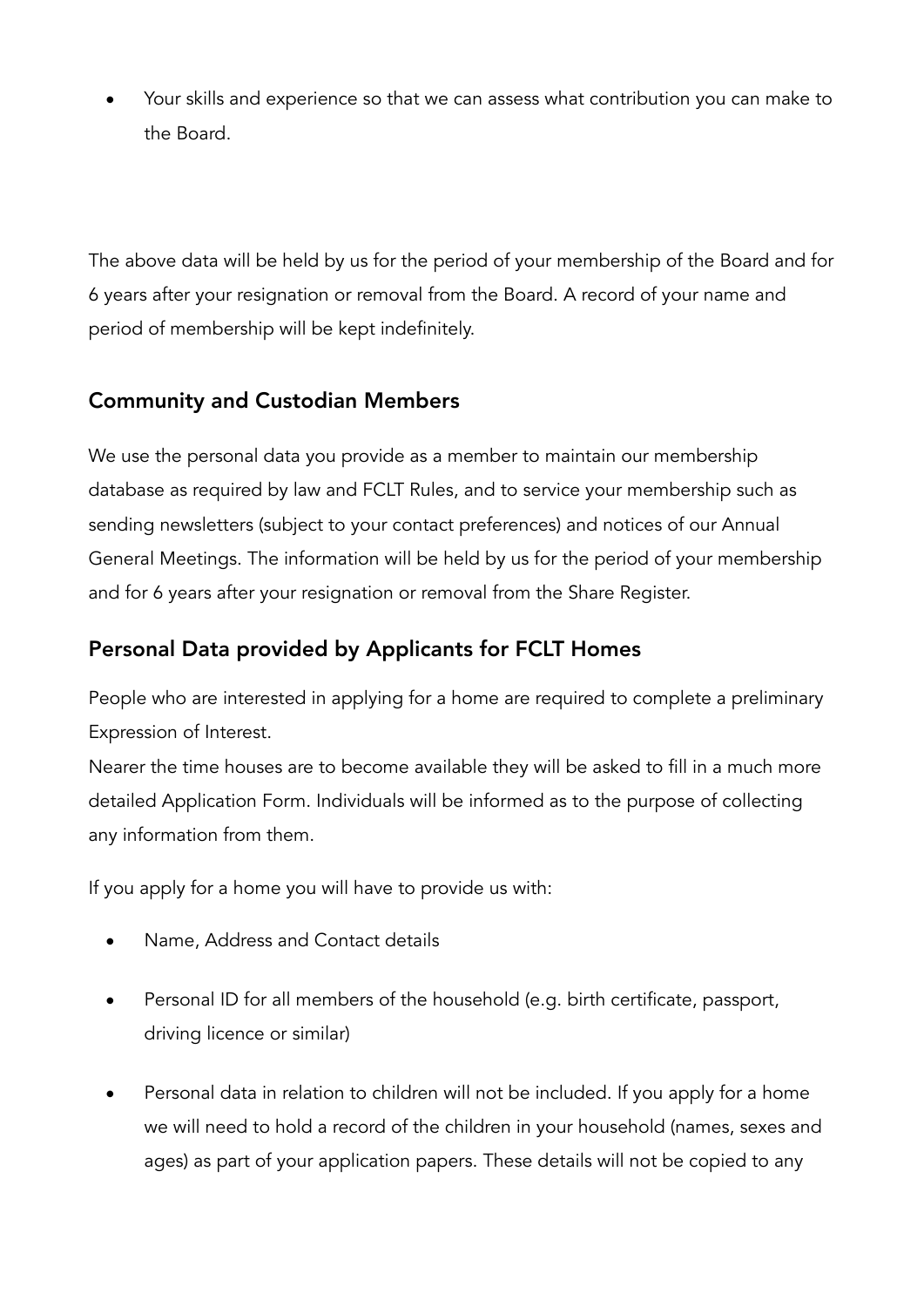other databases or shared with external agencies without your prior written or emailed consent, unless the law permits

- Proof of responsibility for any children in the household (e.g. Child Benefit)
- Proof of current address, for all members of the household (e.g. Utility bills etc.)
- Information and supporting evidence about your current and previous homes (Copy of Tenancy Agreement, where applicable; Completion Statement if the applicant has sold a property within the last 5 years)
- Proof of income and savings ( e.g. bank statements / wage slips)
- Proof of welfare benefits
- Proof of Right to Reside in the UK.

We may also process sensitive classes of information such as physical or mental health issues when, as stated earlier, a client has requested that this is taken into account in their application.

# Why do we collect your information?

The lawful basis for processing your personal information is consent. You will have been asked for your consent to the processing of your personal data for one of the specific purposes given above. This will be contractual.

Your information is used to:

- Understand and determine your housing status and needs
- To enable us to assess your housing application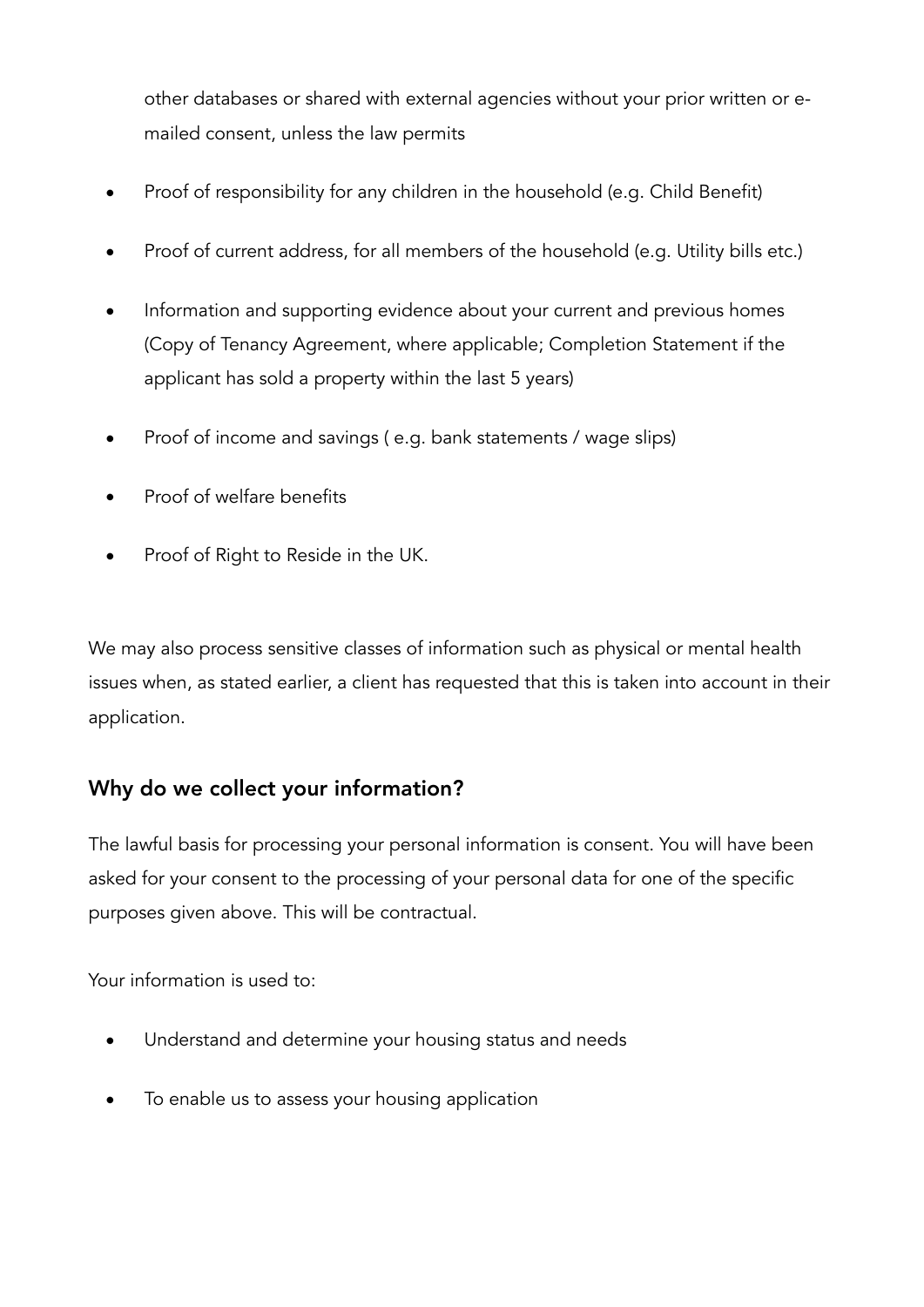• To enable us to confirm your identity when talking with you about your application

## How long do we keep your information?

### Successful Applicants

If your application for a home is successful and you become one of our tenants, we will hold your application papers and details of the outcome of your application for the whole of the time that you remain one of our residents (or 6 years from the allocation of the home to you, if longer) If the relationship with FCLT is of a financial nature we are required by UK Tax law to keep information for a minimum of 7 years.

### Unsuccessful Applicants

If your application for a home is unsuccessful, we will let you know of the outcome and ask whether you wish us to keep your application papers for up to two years in case a home comes up for reallocation. At the end of the two-year period or within 6 months of your decision that you do not wish to stay on the waiting list, we will destroy your application papers and all electronic records of your application and keep just a record of the date of your application and your name and the fact that you were unsuccessful. If you appeal against our decision not to allocate you a home we will keep all your application papers until the date 2 years after your last communication with us.

### How do we look after your information?

Our policy is to protect the confidentiality of the data we possess and contain within our systems. We will use strict procedures and security features – a combination of software and hardware devices to guard against unauthorised and malicious access.

### Who do we share your information with?

We shall not share your information with other organisations – other than service providers (third parties) working on our behalf (e.g. Housing Associations) in which case your prior consent will be sought for this data sharing.

We may be required to share information with: